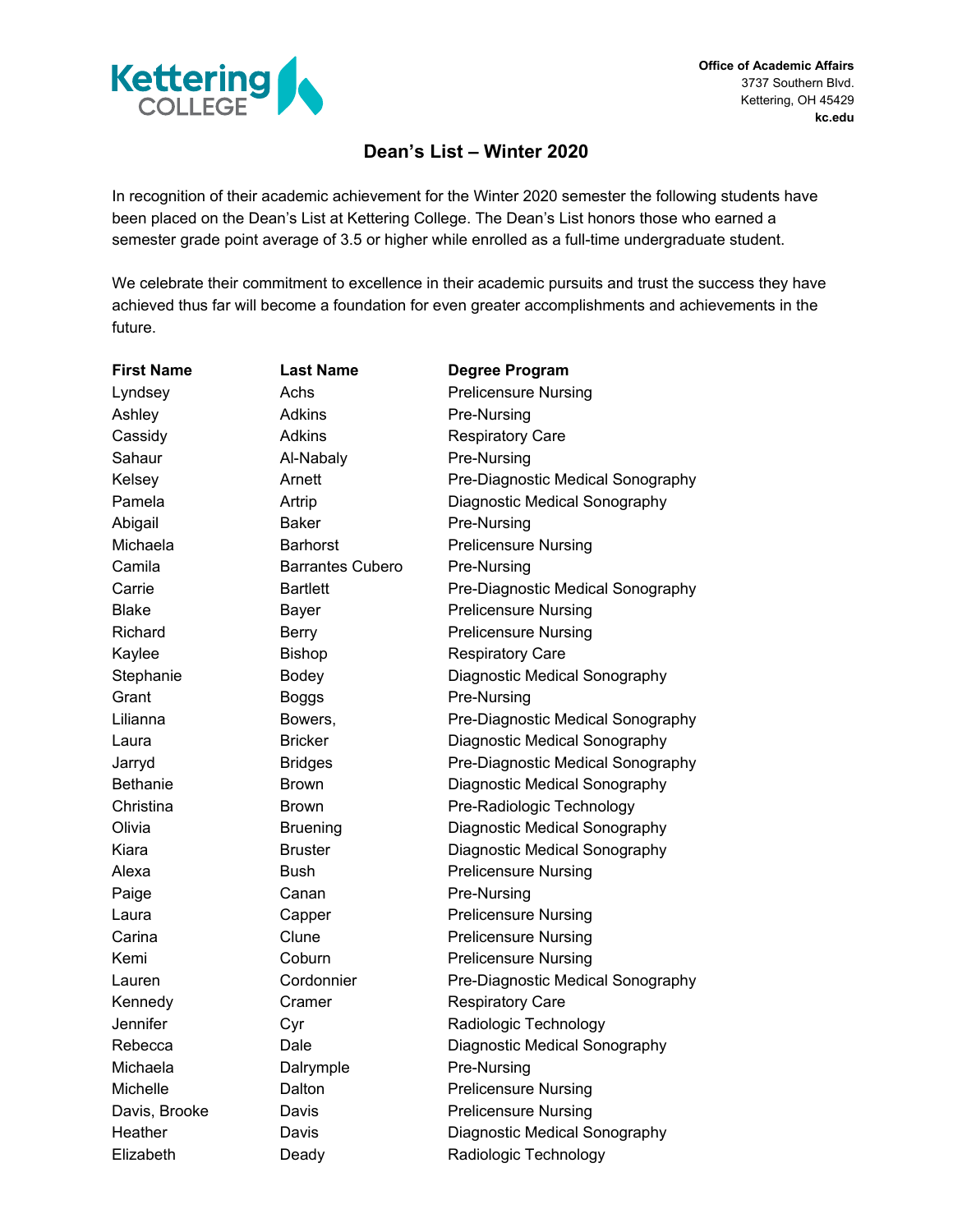

## **First Name Last Name Major or Degree Program**

Jessica Demsky Diagnostic Medical Sonography Alyssa Dillman Pre-Nursing Duer, Elizabeth Duer Respiratory Care Dragon Dukes Diagnostic Medical Sonography Ashley Duncil Pre-Nursing Emmanual Dushimire Human Biology Whitney **Eisele** Eisele **Diagnostic Medical Sonography** Kristen Ekberg Prelicensure Nursing Heather Erwin Erwin Health Care Management Gregory Falk Falk Radiologic Technology Victoria **Faruki** Faruki Respiratory Care Alexandria Fields Fields Diagnostic Medical Sonography Gretchen Fuhrman Human Biology Cristin **Gessman** Diagnostic Medical Sonography Kaitlyn Gill Gill Prelicensure Nursing Jack Gillespie Health Care Management Alexis Gilroy Gilroy Diagnostic Medical Sonography Marcos **Giraudo** Pre-Nursing Brooke Gomer **Pre-Nursing** Sydney Goodman Diagnostic Medical Sonography Cierra **Grimes Pre-Nursing** Samantha **Grissinger** Prelicensure Nursing Rachel **Halasz** Halasz Diagnostic Medical Sonography Madison Hall Prelicensure Nursing Chase Hayden Pre-Nursing Shelby **Hedric** Pre-Diagnostic Medical Sonography Isabelle Heggs Human Biology Paig **Example 2** Hermiller **Constant Diagnostic Medical Sonography** Olivia Hicks Prelicensure Nursing Timothy Higgerson Prelicensure Nursing Emily **Higgins** Higgins Pre-Diagnostic Medical Sonography Sara **Hoar** Hoar **Prelicensure Nursing** Natalie Hocevar Human Biology Macey Huelskamp Diagnostic Medical Sonography Kaitlyn Huelsman Pre-Nursing Elsa **Huffman** Prelicensure Nursing Joseph Ionescu Human Biology Matison **Jackson** Prelicensure Nursing Marissa Jobe **Pre-Nursing** Andrew Johnson Prelicensure Nursing Kimberly **Junsay** Human Biology Stephanie Kauffung-Corrill Prelicensure Nursing Karissa Keeton Diagnostic Medical Sonography Regina Kelley Diagnostic Medical Sonography Amanda **Kemp** Pre-Nursing Rachel Kessie Prelicensure Nursing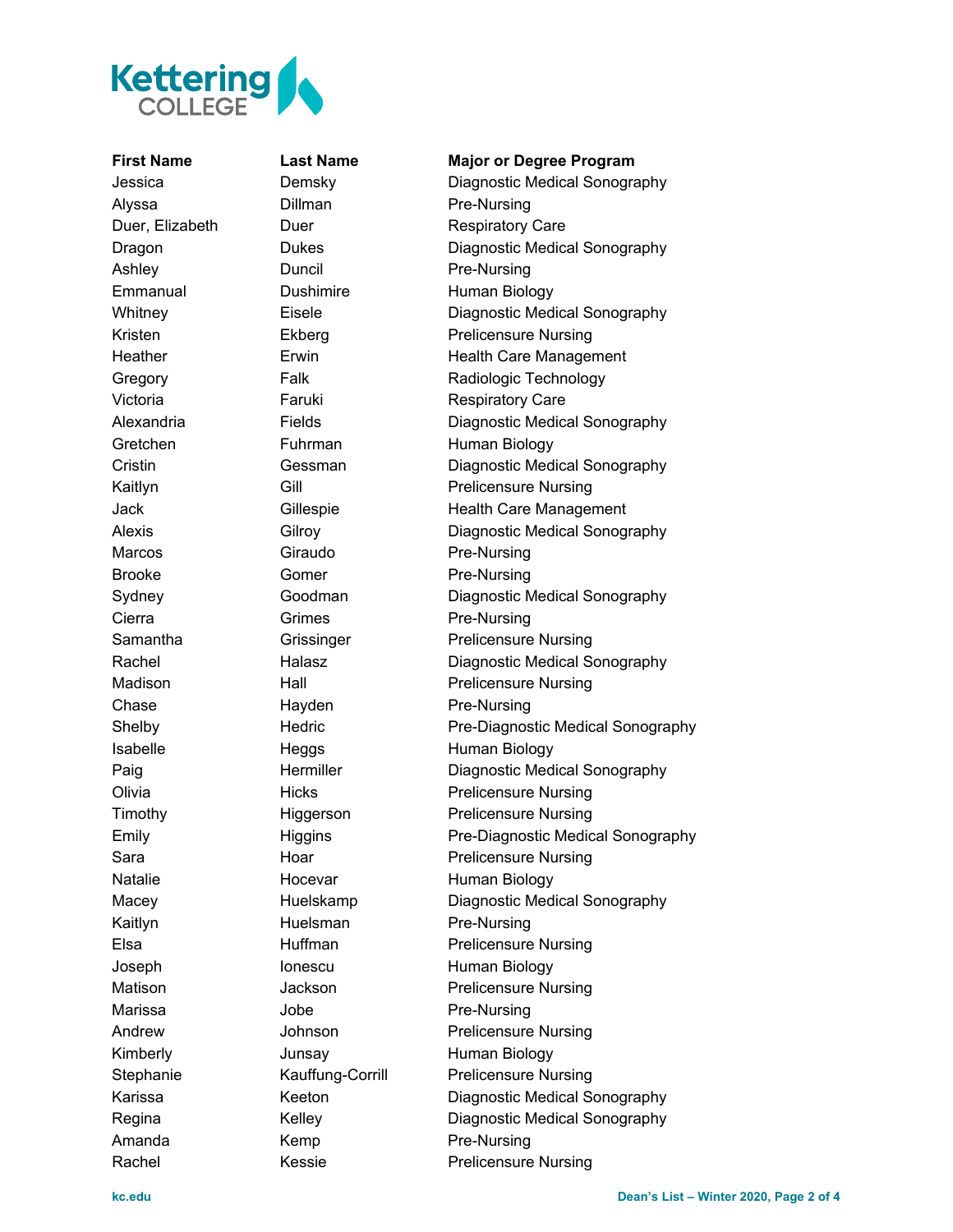

Amber Malone Pre-Nursing Madison Meredith Pre-Nursing Fleecy Ranan Pre-Nursing Kiersten Reese Pre-Nursing Katherine Scudder Pre-Nursing Ariana Shoemaker Pre-Nursing Samantha Sikora Pre-Nursing

## **First Name Last Name Major or Degree Program**

Heather Krulatz Pre-Diagnostic Medical Sonography Jennifer Law Diagnostic Medical Sonography Blaine **LeBlanc Consumersing** LeBlanc **Prelicensure Nursing** Ashley Malson Malson Prelicensure Nursing Talisa Markley Respiratory Care Brittany Marshall Diagnostic Medical Sonography Chantelle Martens Prelicensure Nursing Jessica Martinez Diagnostic Medical Sonography Haylea **Mattan** Mattan Diagnostic Medical Sonography Joseph May May Respiratory Care John McCaskey Human Biology Olivia Miles Miles Radiologic Technology Michelle Muhlenkamp Diagnostic Medical Sonography Karli Mulkey Pre-Respiratory Care George Mwasumbi Human Biology Saundra **O'Donnell** Prelicensure Nursing Grace **Oh Channel Communist Communist Communist Communist Communist Communist Communist Communist Communist Communist Communist Communist Communist Communist Communist Communist Communist Communist Communist Communist Comm** Emily **Park** Park Human Biology Julie Parker Pre-Diagnostic Medical Sonography Jessica Partida Prelicensure Nursing Kelsie **Patton** Patton Diagnostic Medical Sonography Elizabeth Perkey Prelicensure Nursing Emma-Leigh Pope Diagnostic Medical Sonography Madison **Purkey** Respiratory Care Saherish Rasheed Human Biology Ariel Richardson Radiologic Technology Breanna **Roach** Roach Radiologic Technology Roberts, Mikaila Roberts Health Care Management Chelsea **Robinson** Radiologic Technology Olivia Robinson Diagnostic Medical Sonography Madelyn Rohrer Prelicensure Nursing Shiloh Rohrig Diagnostic Medical Sonography Hannah Rose Rose Prelicensure Nursing Amarra **Sao** Sao Diagnostic Medical Sonography Alexis Scott Scott Radiologic Technology Sena, Chloe Sena Sena Diagnostic Medical Sonography Robyn Shumate Diagnostic Medical Sonography Brianna **Sizemore** Diagnostic Medical Sonography Carmen Small Health Sciences Emphasis in Education